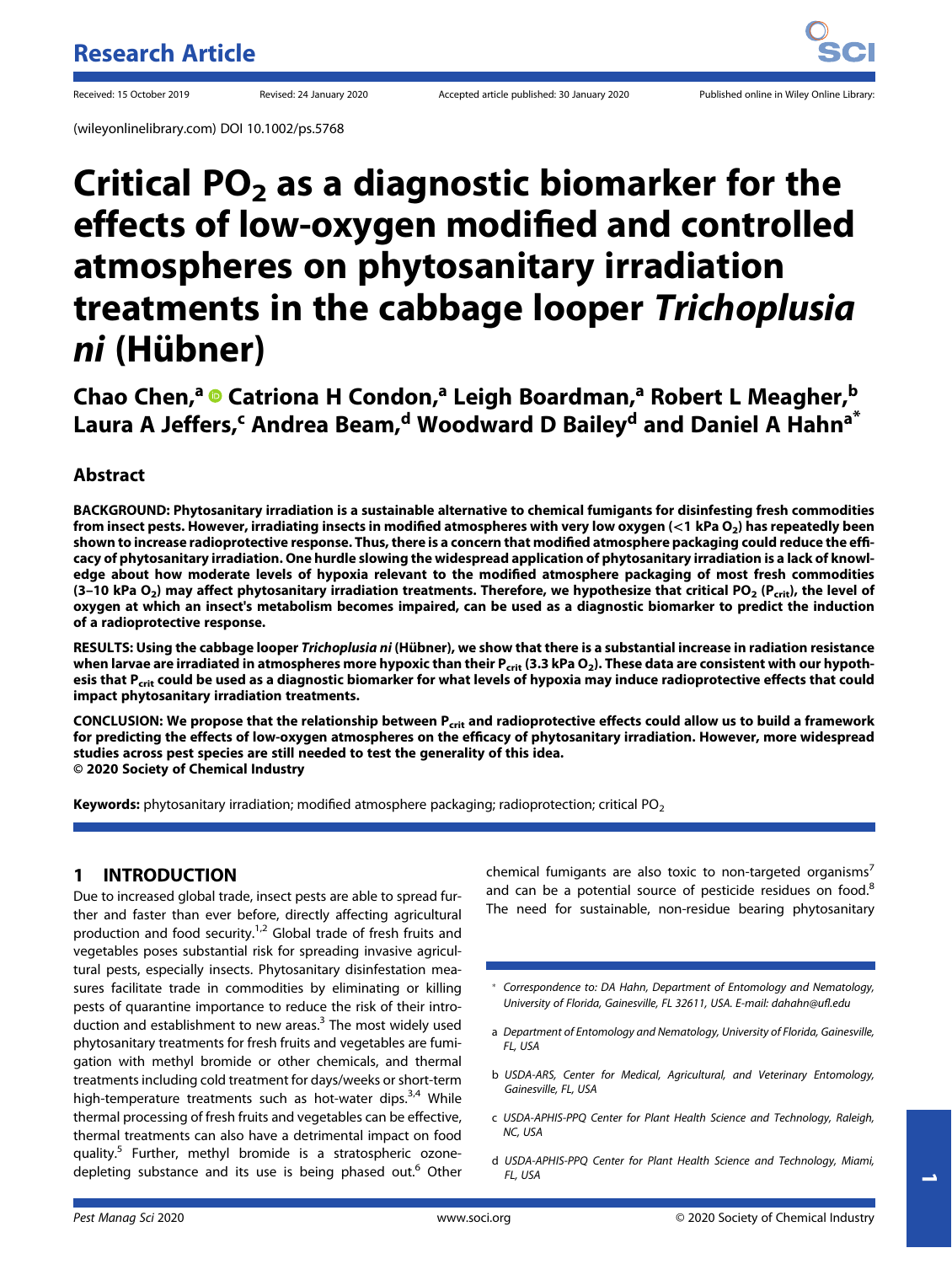treatment technology is crucial to ensure food security and reduce environmental pollution.<sup>9</sup>

One sustainable alternative to traditional treatments is phytosanitary irradiation, whereby regulated commodities are exposed to ionizing radiation from gamma rays, x-rays, or an electron beam. $9-11$  Phytosanitary irradiation removes the risk of pest incursions and reduces post-harvest losses, without damaging or changing the quality of most commodities.11,12 Phytosanitary irradiation is also an increasingly attractive treatment for growers and distributors because commodities can be irradiated after packing at the point of origin, or even after shipping at the point of arrival.<sup>13–15</sup> Some producers would like to combine phytosanitary irradiation treatments with controlled or modified atmosphere packaging that preserves the quality and increases the shelf life of fresh commodities. Modified atmosphere packaging that maintains a low-oxygen environment during transport and storage slows the rate of plant respiration and delays ripening, providing a higher value product to the marketplace.<sup>10</sup> Modified atmosphere packaging also acts as an additional pest-proofing layer preventing pests from re-infesting a commodity after a phytosanitary treatment. However, this combination of phytosanitary irradiation with low-oxygen modified atmosphere packaging is of concern to regulators because severe hypoxia ( $<$ 1 kPa O<sub>2</sub>) is known to increase insect radioprotective responses and decrease radiation-induced mortality in a wide range of insects.<sup>3,11,12,16</sup> For example, survival of the cabbage looper moth Trichoplusia ni (Hübner) was increased from 0% adult emergence when lastinstar caterpillars were irradiated at 100 Gy in normoxia (the partial pressure of  $O_2$  in ambient normal air at sea level is 20.9 kPa) to more than 80% adult emergence when caterpillars were irradiated at the same dose in extreme hypoxia < 0.1 kPa  $O_2$ .<sup>17</sup>

Because of the radioprotective response induced in insects irradiated in extreme hypoxia, the International Standards for Phytosanitary Measures number 28 (ISPM 28) Phytosanitary Treatments for Regulated pests states that phytosanitary irradiation treatments are not acceptable for commodities stored in modified atmospheres.<sup>18</sup> The only exception to this general rule is for an approved treatment against the Oriental fruit moth Grapholita molesta (Busck), where irradiation at a minimum absorbed dose of 232 Gy in severely hypoxic environments (<1 kPa  $O_2$ ) has been approved.<sup>18</sup> Similarly, from 2012 to 2018 the USDA-APHIS Plant Protection and Quarantine prohibited the use of modified atmosphere packages creating atmospheres of  $<$ 18% O<sub>2</sub> surrounding fresh fruits, vegetables, and cut flowers, before and during a phytosanitary irradiation treatment.<sup>19</sup> However, the USDA-APHIS Plant Protection and Quarantine Treatment Manual was recently updated to allow phytosanitary irradiation to occur in modified or controlled atmospheres with greater than or equal to 10%  $O_2$ .<sup>20</sup> Although the radioprotective effects of extreme hypoxia (<1 kPa  $O_2$ ) are well documented, the low-oxygen controlled or modified atmospheres used for most commodities include much milder hypoxia, typically between 3 and 10 kPa  $O_2$ .<sup>21</sup> Only four studies to our knowledge have documented the effects of intermediate levels of hypoxia on radiation sensitivity. Follett et al.<sup>13</sup> used three different modified atmosphere packaging bags to test the effects of 1–4, 3–8, and 11–15 kPa  $O<sub>2</sub>$  on phytosanitary irradiation of larvae of the melon fly (Bactrocera cucurbitae Coquillett). There was a trend towards greater numbers of larvae irradiated in the lowest hypoxic bags (1–4 kPa  $O_2$ ) surviving to adulthood, but none of the larvae irradiated in modified atmosphere packaging bags had statistically significantly greater survival than larvae irradiated in normoxia when treated at 50 Gy. At the 150 Gy generic dose for fruit fly larvae, no larvae survived to adulthood after irradiation in

any of the modified atmosphere packaging treatments.<sup>14</sup> Similarly, Follet et al.<sup>22</sup> showed that the effect of hypoxia treatment between 3.2% and 15.4%  $O<sub>2</sub>$  by commercial modified atmosphere packaging bags did not enhance the radioprotective response in Drosophila suzukii (Matsumura) treated at 60 Gy. Srimati et al.<sup>23</sup> showed that hypoxia treatments of 7.2–9.6%  $O_2$  along with 8.6–26.7% CO<sub>2</sub> atmospheres generated by commercial modified atmosphere packaging bags actually acted as an additional stressor. Rather than enhancing radioprotection in the oriental fruit fly Bactrocera dorsalis (Hendel), larvae irradiated in mangos under these moderately low  $O<sub>2</sub>$  and high  $CO<sub>2</sub>$  conditions had an even lower LD<sub>99</sub> radiation dose than larvae irradiated in normoxic conditions. However, because both oxygen and carbon dioxide levels were altered by the commercial modified atmosphere packaging bags in the three studies described above, the relative contributions of low oxygen levels versus high carbon dioxide levels to changes in susceptibility to radiation are unclear. Condon et al.<sup>17</sup> exposed last-instar cabbage looper caterpillars to a range of controlled hypoxic environments including <0.1, 5, 10, 15, and 21 kPa  $O_2$  (normoxia) prior to and during irradiation at a range of doses from 0 to 200 Gy, while keeping  $CO<sub>2</sub>$  levels less than 2 kPa over the trials. They found that at an intermediate dose of 100 Gy cabbage looper larvae irradiated in <0.1 kPa  $O_2$  had  $\sim$ 82–85% survival to adulthood, larvae irradiated at 5 kPa O<sub>2</sub> had ~20–25% survival to adulthood, and those irradiated at 10, 15, and 21 kPa  $O<sub>2</sub>$  (normoxia) did not survive to adulthood. Thus, moderate hypoxia at 5 kPa  $O_2$  had a small radioprotective effect that was only a fraction of the radioprotective effect observed at <0.1 kPa  $O_2$ .<sup>17</sup> When treated at the higher radiation dose of 200 Gy all cabbage looper larvae irradiated in atmospheres of 5–21 kPa died, but there was still ~15–20% survival to adulthood in caterpillars irradiated at <0.1 kPa  $O_2$ .<sup>17</sup> Given that only four studies have been published on irradiation in atmospheres with intermediate levels of hypoxia  $(2-15 \text{ kPa } O_2)$ , more work is clearly needed to determine the extent to which modified atmosphere packaging may alter the efficacy of phytosanitary irradiation treatments, as well as the levels of oxygen at which radioprotective effects may be induced.

When considering what levels of oxygen may impart radioprotective effects, we know that insects can sense alterations in oxygen partial pressures even at 18 kPa  $O_2$  vs normoxia (21 kPa  $O_2$ ).<sup>24,25</sup> Insects may have some physiological responses to moderate hypoxia, but the most substantial changes in insect metabolism occur when insects encounter more severe hypoxic conditions in the range of 4–6 kPa  $O_2$ <sup>24,25</sup> This suggests that the increased radioprotection observed in insects under severe hypoxia ( $<$ 1 kPa O<sub>2</sub>) may not be of concern when irradiation occurs at mild  $(10-18 \text{ kPa } O_2)$ or moderate (5–10 kPa  $O<sub>2</sub>$ ) levels of hypoxia. If increased radioprotection does not occur until very severe hypoxia, regulations could be further revisited to allow phytosanitary irradiation to be used in modified atmospheres under lower levels of oxygen. Thus, there is a critical need to determine what levels of oxygen will increase insect radioprotection and determine the radiation doses needed to control insect pests irradiated in commodities held in modified atmosphere packaging.

One way to determine the level of oxygen that can increase insect radioprotection is to perform radiation dose–response experiments under a commodity-relevant range of  $O<sub>2</sub>$  levels for each target insect species, as has been done for the Oriental fruit moth.18,26 However, performing such dose–response experiments for many pest species would be very time consuming and difficult to complete rapidly for new/emerging pests. Understanding the mode of action of hypoxia on radioprotective responses is needed to reduce empirical testing across pest insect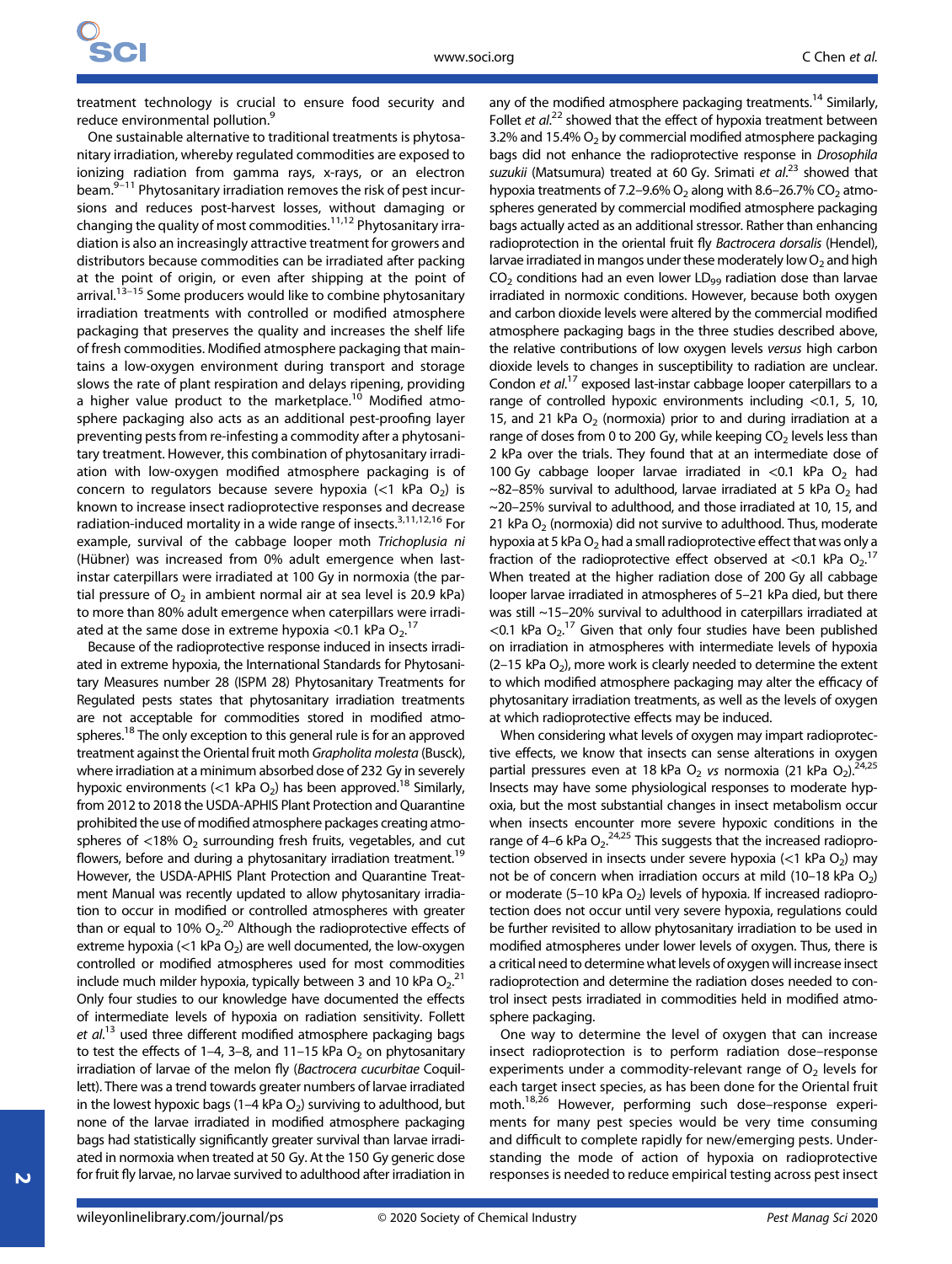species. Here we suggest a physiologically informed framework that we believe will allow more rapid prediction of what levels of hypoxia in controlled or modified atmosphere packaging will induce a radioprotective response.

In general, insects deal well with exposure to hypoxic environments down to 8-10 kPa  $O<sub>2</sub>$ , losing little in the way of growth, feeding, or reproductive performance. $25,27$  Furthermore, insects can also successfully survive and thrive after exposure to hours or days of  $<$ 5 kPa O<sub>2</sub>, levels of hypoxia that would be deadly for mammals.25,27,28 While insects can sense moderate hypoxia, triggering small but detectable cell-signaling responses at 18 kPa  $O<sub>2</sub>$  compared to normoxia (21 kPa  $O<sub>2</sub>$ ), insects typically do not mount a dramatic physiological response to hypoxia until they hit their critical PO<sub>2</sub> (P<sub>crit</sub> hereafter).<sup>25</sup> P<sub>crit</sub> is defined as the atmospheric oxygen partial pressure ( $PO<sub>2</sub>$ ) at which oxygen becomes limiting for metabolism, typically estimated by a hypoxia-induced decrease in  $CO<sub>2</sub>$  production.<sup>25</sup> Below this oxygen level, insects switch to anaerobic metabolism and also induce a series of cellular protective mechanisms that may decrease the insect's sensitivity to radiation.<sup>24,25,29,30</sup> Published reports of insect P<sub>crit</sub> range between 0 and 10 kPa, with most species falling between 0.5 and 6 kPa.<sup>31</sup> Our working hypothesis is that substantial radioprotective effects are induced when an insect reaches its  $P_{crit}$  (Fig. 1).

If substantial radioprotective effects are only induced when an insect reaches its  $P_{\text{crit}}$  we propose that  $P_{\text{crit}}$  could be used as a diagnostic biomarker to indicate the levels of oxygen that may be of concern to the effective application of phytosanitary irradiation. In this study, we used the cabbage looper moth, T. ni (Hübner) (Lepidoptera: Noctuidae), as a model insect to test our hypothesis. We estimated P<sub>crit</sub> in late-instar larvae, and then tested for correspondence between  $P_{\text{crit}}$  and the radioprotective response by measuring successful adult emergence after irradiating larvae under a series of different levels of  $O<sub>2</sub>$  from normoxia (21 kPa  $O_2$ ) to functional anoxia (<0.1 kPa  $O_2$ ). We use final-instar



**Figure 1.** Hypothetical correlation between insect critical PO<sub>2</sub> (P<sub>crit</sub>; dashed grey line) and radiation sensitivity.  $P_{crit}$  is the  $O_2$  level at which insects decrease their metabolism as estimated by measuring their rates of  $CO<sub>2</sub>$  production (orange line). We predicted that oxygen levels lower than the  $P_{crit}$  will induce a robust increase in radioprotection (blue line).

larvae because this is the most tolerant life stage of lepidopteran pests likely to be found in commodities.<sup>12</sup> We show that cabbage looper larvae irradiated in hypoxic atmospheres below their  $P_{crit}$  $(-3.3 \text{ kPa O}_2)$  have much greater survival to adulthood at intermediate radiation doses than larvae irradiated in hypoxic atmospheres above their  $P_{\text{crit}}$ , consistent with our notion that  $P_{\text{crit}}$ may be used as a biomarker for the level at which  $O<sub>2</sub>$  radioprotective effects are induced. We then review the literature on insect  $P_{\text{crit}}$  estimates, showing that most fall between 0.5 and 6 kPa  $O_2$ . We suggest that if  $P_{\text{crit}}$  does indeed indicate at what level of  $O_2$ radioprotection is induced, then irradiation in modified and controlled atmospheres that contain greater than 6 kPa  $O<sub>2</sub>$  should have little impact, if any, on the efficacy of phytosanitary irradiation treatments.

# 2 MATERIALS AND METHODS

## 2.1 Insects

Cabbage looper larvae were sourced from a colony at the United States Department of Agriculture's Agricultural Research Service Center for Medical, Agricultural and Veterinary Entomology (USDA-ARS-CMAVE), in Gainesville, FL, USA. Larvae were reared in 32-well trays ( $4 \times 4 \times 2.5$  cm; Frontier Agricultural Sciences, Newark, DE, USA) on a pinto bean artificial diet with two larvae per well at 24  $\pm$  1 °C under a 16:8 (light:dark) photoperiod.<sup>32</sup> Larvae used for both P<sub>crit</sub> and irradiation experiments were late fifthinstar wandering larvae (~12 days after hatching).

### 2.2 Critical PO<sub>2</sub>

We measured the  $P_{\text{crit}}$  of 27 larvae from two temporal cohorts (10 females and 17 males across both cohorts). We used a programmable ROXY-4 gas mixing system (Sable Systems International, North Las Vegas, NV, USA) to gradually reduce the atmospheric partial pressure of oxygen (aPO<sub>2</sub>) while simultaneously recording the  $CO<sub>2</sub>$  production of the larvae and excurrent  $O<sub>2</sub>$  on a FOXBOX gas analyzer system (Sable Systems International). We used a similar experimental system to Klok et  $al$ .<sup>33</sup> where the ROXY-4 regulated the  $aPO<sub>2</sub>$  inside an 18-L carboy from which air was pumped to the animal chamber and gas analyzers. Briefly, aPO<sub>2</sub> was regulated by the ROXY-4 controlled from a laptop by mixing  $N_2$  (Airgas, Jacksonville, FL, USA) and atmospheric air inside the carboy. The air inlet port of the pump was connected to the carboy by a Bel-va-line tube and air the mixture was pumped from the carboy to the mass flow valve that regulated the flow to 50 mL min−<sup>1</sup> and then passed through a Drierite-Ascarite II-Dririte scrubber to remove water vapor and atmospheric  $CO<sub>2</sub>$  from the incurrent air.  $CO<sub>2</sub>$ -free air then passed through a small humidifier (damp cotton balls) to prevent desiccation stress during the  $P_{crit}$  trial. The gas passed through the animal chamber and then to a magnesium perchlorate  $[Mg(C|O_4)_2]$ scrubber to remove the water vapor before the FOXBOX. Gas passed through a filter to the  $CO<sub>2</sub>$  analyzer port of the FOXBOX and then through an  $Mg(CIO<sub>4</sub>)<sub>2</sub>$  and Ascarite II scrubber to remove the water vapor and  $CO<sub>2</sub>$  prior to passing though the oxygen fuel cell inside the FOXBOX.

For each trial, the aPO<sub>2</sub> ramp had seven phases: (i) 20 min baseline recording with an empty chamber; (ii) 20 min recording with an insect inside the chamber at ambient aPO<sub>2</sub>; (iii) aPO<sub>2</sub> was decreased from ambient atmospheric concentration of  $O<sub>2</sub>$  in steps of 0.75 kPa  $O_2$  per minute to 10 kPa  $O_2$ ; (iv) aP $O_2$  decreased 0.2 kPa  $O_2$  per minute until approx. 1 kPa  $O_2$ ; (v)  $O_2$  was held below 0.5 kPa  $O_2$  for at least 20 min; (vi) the carboy was opened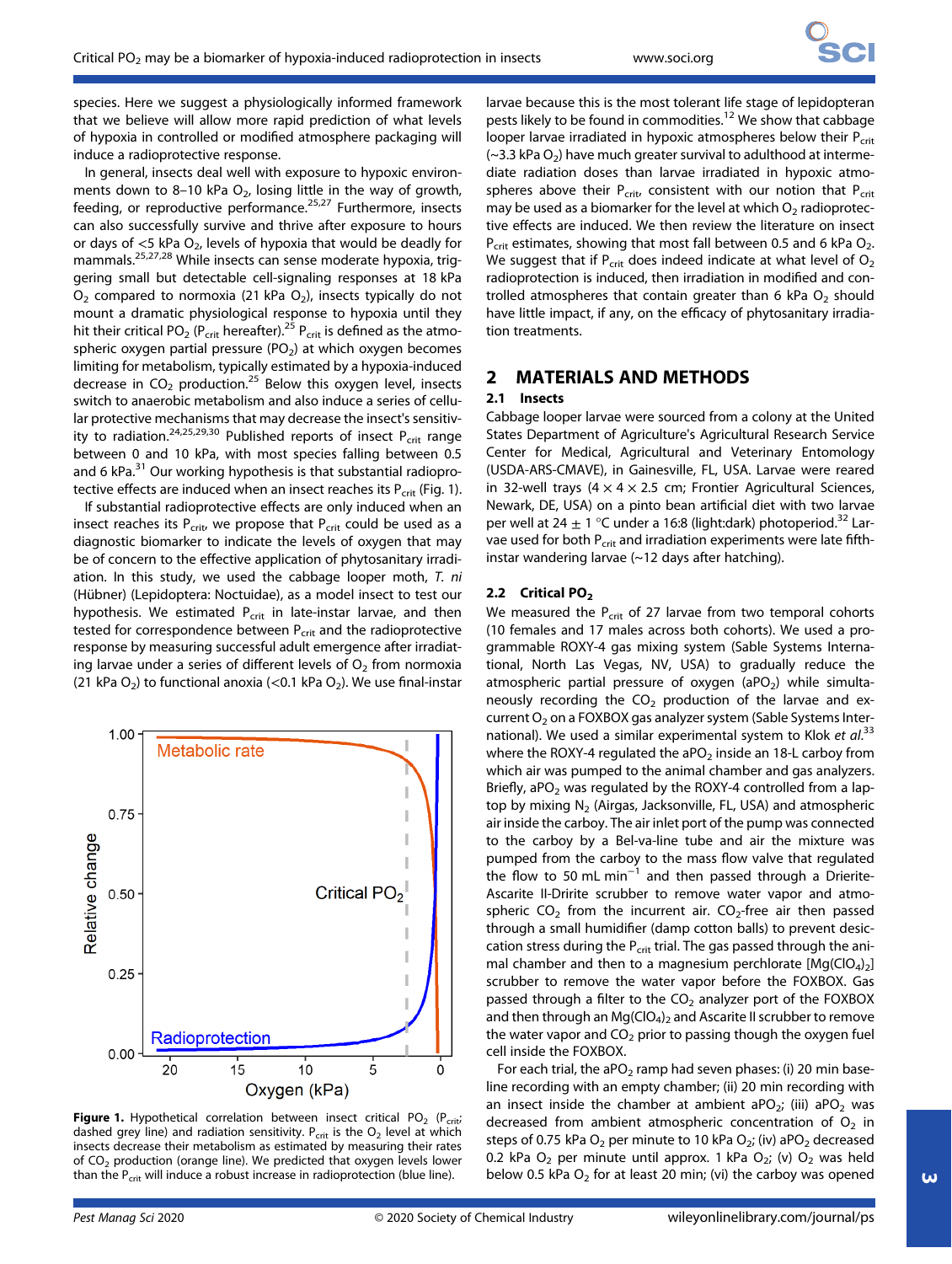and nitrogen regulation disabled so the aPO<sub>2</sub> rapidly returned to ambient oxygen concentration during which organismal gas exchange was recorded for another baseline for at least 20 min; (vii) the larva was removed from the chamber and another approx. 20 min baseline was recorded (see Fig. 2). When an insect was placed or removed from the chamber, the system was flushed for 2 min with ambient air before a new recording started. Each larva was weighed before and after the  $P_{\text{crit}}$  trial to determine both initial mass and mass lost from desiccation stress. Throughout the trial, data were recorded on a laptop with Expedata 1.7.3 (Sable Systems International).

To determine the  $P_{crit}$  we used a macro in the Expedata program from Klok et al.<sup>33</sup> The first two macro steps transform the data from ppm to ml/min and add markers to the Expedata file at every 1 kPa  $O_2$  point between 20 and 0 kPa. The  $CO_2$  trace is smoothed and then integrated by time in seconds. This transformation is the absolute difference sum of the  $CO<sub>2</sub>$  trace – the successive sum of absolute differences between data points at all prior time points.<sup>34</sup> A linear regression was applied between the absolute difference sum and experimental time so the  $CO<sub>2</sub>$  residual can be estimated. Then we plotted the  $CO<sub>2</sub>$  residuals versus experimental time, which amplified the dynamic variability of the recorded  $CO<sub>2</sub>$  release. So, the  $O<sub>2</sub>$  tension where  $CO<sub>2</sub>$  residual peak appeared is the estimated  $P_{\text{crit}}$  for each insect. A representative data output for  $O_2$  level,  $CO_2$  level, and the residuals for  $CO_2$  for a single caterpillar is shown in Fig. 2 and the estimated  $P_{crit}$  is 2.97 kPa.

#### 2.3 Radiation sensitivity across atmospheres

We used a fully factorial experimental design for  $O<sub>2</sub>$  and radiation treatments. There were five concentrations of  $O_2$  (0, 2.5, 5, 10, and 21 kPa) combined with four radiation doses (0, 50, 80, 100, and 150 Gy), yielding 25 different treatments in total. Each of the radiation sensitivity experiments was replicated with four different temporal cohorts and two replicate jars of eight larvae for each



Figure 2. Representative recording of a single Trichoplusia ni larva critical PO<sub>2</sub> trial. CO<sub>2</sub> production of the larva declines (blue solid line) as O<sub>2</sub> (orange dashed line) declines due to more and more nitrogen being added to ambient air as part of the gas-mixing program. When normoxia is restored  $CO<sub>2</sub>$  production quickly recovers. An approximately 20 min baseline is recorded at the beginning and end of the trial with an empty insect chamber to account for background instrument readings (cut off in this figure to just a few minutes before and after the trial). The  $O<sub>2</sub>$  tension where the  $CO<sub>2</sub>$  residual peak (solid black line) appears is the estimated  $P_{\text{crit}}$  for the insect. The estimated  $P_{\text{crit}}$  of this larva was 2.97 kPa.

cohort, so there were 64 larvae for each treatment (2 jars  $\times$  8 larvae  $\times$  4 cohorts = 64 larvae) and 1280 larvae were treated in total (64 per treatment  $\times$  25 treatments = 600 larvae treated in total).

Prior to irradiation, eight larvae were placed inside two stacked polystyrene Petri dishes (60  $\times$  15 mm, Fisher Scientific, Hampton, NH, USA) inside a ~473-mL polypropylene jar (Paper Mart, Orange, CA, USA) that could be purged with specific atmospheres and sealed. Two three-way, leur-lock valves (Cole-Parmer, Vernon Hills, IL, USA) were glued into the lid of the jar to allow the chambers to be flushed with the appropriate modified atmosphere gas. The lid was sealed with high-vacuum grease (Dow Corning Corporation, Midland, MI, USA). Preliminary trials showed that up to eight caterpillars could be used in each jar over the trial period without significantly altering the controlled atmosphere (unpublished data). Petri dishes were modified to have mesh bottoms to allow ample gas exchange and were kept in the middle of the jar using a metal mesh holder at the location in the irradiation chamber where the radiation field is the most consistent for the irradiator used in this study (details below).

Each plastic jar chamber was flushed with a treatment atmosphere: <0.1 kPa  $O_2$  (anoxia), 2.5 kPa  $O_2$ , 5 kPa  $O_2$ , 10 kPa  $O_2$ , or 21 kPa  $O_2$  (normoxia from ambient air). We used industrial  $N_2$ (Airgas) for the <0.1 kPa  $O_2$  treatment and gas was passed through a Drierite and Ascarite II scrubber to eliminate any water or  $CO_2$ . For the hypoxia treatments (2.5, 5, and 10 kPa  $O_2$ ), we used certified gases mixed by Airgas traceable to N.I.S.T. gas mixture standards (analytical uncertainty  $\pm$ 2%). Chambers with insects sealed inside were flushed with the treatment gases for 15 min at >2000 mL min−<sup>1</sup> from the gas mixture cylinders (chamber volume ~473 mL). After flushing, chambers were sealed by turning off the leur-lock valves, and insects were acclimated to the treatment atmosphere for 1 h prior to irradiation. All insects were sealed inside the chambers for a total of 2 h before returning them to normoxia.

To verify that the insects did not substantially alter the target atmosphere during the experiment, 5 mL samples from each chamber were taken at the time the chambers were sealed and after 2 h on the day of irradiation. Atmospheric samples were injected against a  $N<sub>2</sub>$  baseline and analyzed using the FOXBOX system. The oxygen concentration of the treatment atmospheres was found to have differed less than 1 kPa compared to the original concentration over the 2 h sampling period.

Chambers were gamma-ray irradiated at the Cancer and Genetic Research Complex (CGRC) at the University of Florida in Gainesville, FL, USA. Target doses of 0, 50, 80, 100 and 150 Gy were applied using a Gammacell 1000 137Cs irradiator (GC45, Ottawa, Ontario, Canada) at a dose rate of 8.8 Gy/min, thus higher doses required longer exposure. Gafchromic HD-V2 film dosimeters (1 cm  $\times$  1 cm) (uncertainty below 2%; Ashland, Covington, KY, USA) were individually placed in small paper envelopes and affixed on both top and bottom of the Petri dishes. Alanine pellet dosimeters (uncertainty 3.5%; lot T030901, Far West Technology, CA, USA) were also used with the film dosimeters side by side in some randomly chosen treatments to confirm the absorbed dose. We read film with a DoseReader 4 spectrophotometer (Radiation General Instrument Development and Production Ltd, Budapest, Hungary) with the wavelength at 590 nm amber light ~24 h after irradiation. Alanine pellets were read later at the National Center for Electron Beam Research, Texas A&M, College Station, TX, USA. Absorbed doses of radiation were calculated from the mean of the film dosimeters on the top and bottom of each Petri dish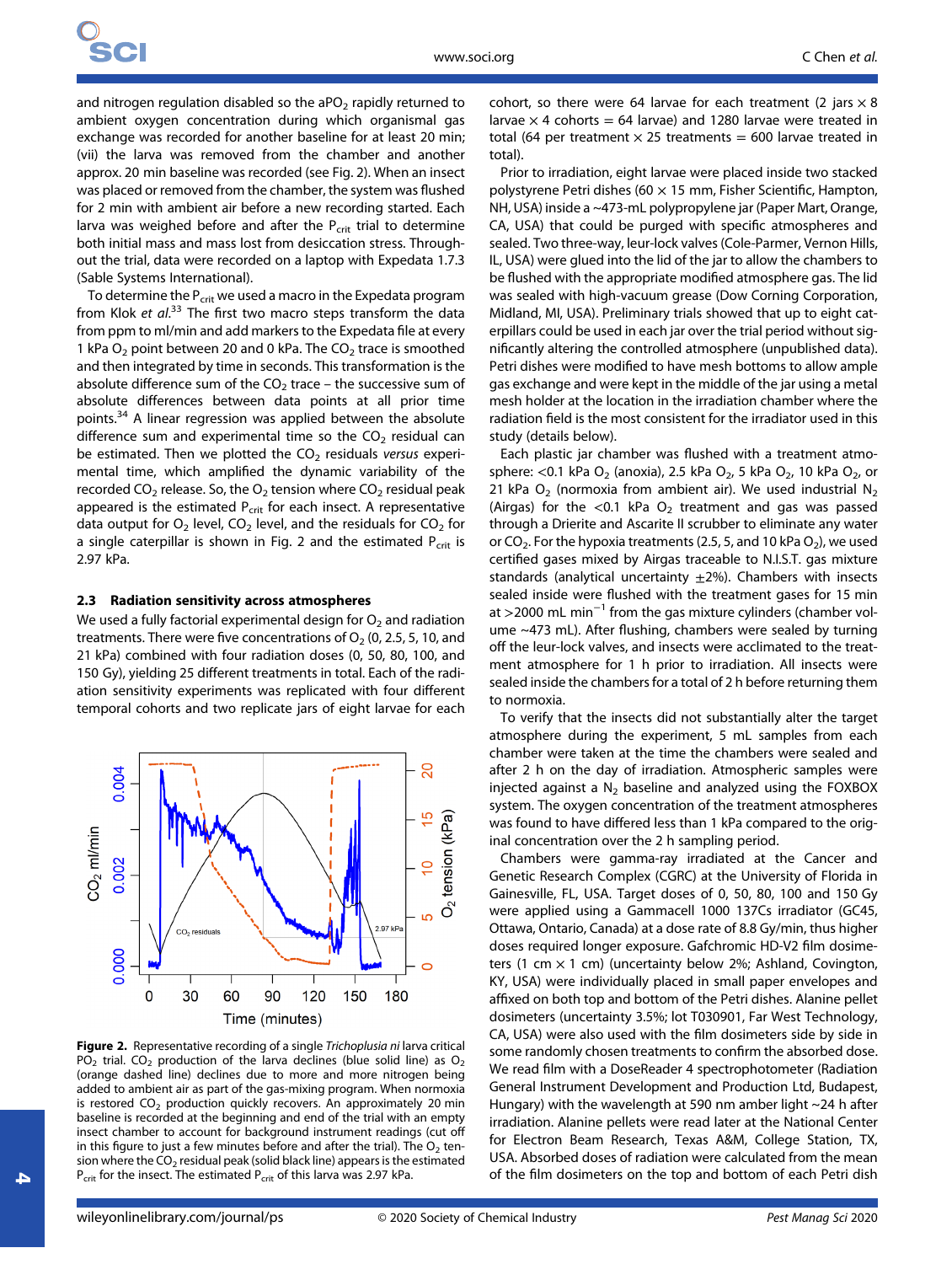irradiated at each target dose. Calculated mean absorbed doses and their standard deviations from film dosimeters were 49.6  $\pm 2.8$  Gy (range 43.1–56.3 Gy), 81.4  $\pm 2.7$  Gy (range 74.31–86.6 Gy), 102.9  $\pm$  3.4 Gy (range 94.4–108.9 Gy), and 151.9  $\pm$  4.2 Gy (range 141.0–161.2 Gy). Calculated mean absorbed doses and their standard deviations from alanine dosimeters were 50.8  $\pm$  1.17 Gy (range 49.0–53.0 Gy), 81.5  $\pm$  2.12Gy (range 80.0–83.0 Gy), 104.1  $\pm$  2.02 Gy (range 101–107 Gy), and 152.7  $\pm$  2.34 Gy (range 149.0-158.0 Gy).

After treatment, each larva was placed individually in a 32-well rearing tray kept at  $24 \pm 1$  °C and allowed to pupate. Approximately 1 week after irradiation, insects began to emerge as adult moths. Adult emergence was recorded over 5 days and this measure was used to score the effect of irradiation in different atmospheric treatments. Emergence was scored as successful when an insect detached completely from the pupal cuticle with fully formed wings. Inability of a pest to emerge or fly is a generally acceptable outcome for phytosanitary irradiation treatments.<sup>35</sup>

## 2.4 Statistical analysis

To analyze critical  $PO<sub>2</sub>$  data, we used an ANCOVA with sex and cohort as fixed effects and initial mass of the insect as the covariate. ANCOVA was performed in JMP Pro (v. 11.0, SAS Institute, NC, USA). Significance was determined at  $P < 0.05$  for all analyses.

Emergence data were analyzed via a bias reduced binomial generalized linear model,<sup>36</sup> in  $R^{37}$  with the brglm library.<sup>38</sup> Absorbed radiation and oxygen atmosphere were treated as categorical fixed effects. Because random effects are currently not implemented in the brglm package, cohort and jars in each cohort were also fitted as fixed factors. We determined the best-fit model and significance of the fixed effects via analysis of deviance and AIC, and the factors cohort and jars were removed from the final model. After the final model was determined, we performed a post hoc multiple comparisons test to compare emergence data between different oxygen levels at each of the radiation treatment levels.



**Figure 3.** Critical PO<sub>2</sub> (P<sub>crit</sub>) values of last instar larvae of Trichoplusia ni are not affected by sex.

To estimate the effective dose needed to prevent the emergence of 95% insects under different  $O_2$  (ED<sub>95</sub>), we fitted a model with dose as a continuous numeric factor for each  $O<sub>2</sub>$  treatment by the *brglm* library and the ED<sub>95</sub> under each  $O<sub>2</sub>$  treatment was estimated by both logit and probit link families with 95% confidence intervals. The effect of  $O_2$  treatment on ED<sub>95</sub> was analyzed by one-way ANOVA with post hoc Tukey's HSD tests. Data are available from the Dryad Digital Repository: [https://doi.org/10.](https://doi.org/10.5061/dryad.v15dv41sn) [5061/dryad.v15dv41sn](https://doi.org/10.5061/dryad.v15dv41sn)

# 3 RESULTS AND DISCUSSION

Phytosanitary irradiation is an increasingly attractive treatment for commodity growers because fresh commodities can be treated in modified atmosphere packaging to enhance the shelf life (i.e. irradiated in low oxygen). Currently, the use of phytosanitary irradiation with modified atmosphere packaging is restricted to use only in packaging that keeps atmospheres at greater than 10%  $O<sub>2</sub>$ , compared with 21%  $O<sub>2</sub>$  in normal air, because of concerns that exposure to anoxia or severe hypoxia may induce radioprotection and reduce the efficacy of phytosanitary irradiation.<sup>12</sup> However, while some commodities are packaged with very low  $O<sub>2</sub>$  (<1 kPa), most commodities are packaged at moderate levels of  $O_2$  (3-10 kPa, relative to 21 kPa ambient air),<sup>39</sup> levels that may not be low enough to induce radioprotection. Despite this, most previous studies have largely focused on comparisons between normoxia and anoxia or extreme hypoxia.<sup>26,30,40-44</sup> This leaves a knowledge gap about how intermediate levels of hypoxia affect insect radioprotection and phytosanitary irradiation treatment efficacy, highlighting the critical need to determine what levels of  $O<sub>2</sub>$  induce insect radioprotection. Thus, we aimed to investigate whether P<sub>crit</sub> could serve as a diagnostic biomarker to predict the point at which  $O<sub>2</sub>$  induces radiotolerance and below which the use of phytosanitary irradiation in modified atmosphere packages should be seriously considered.

## 3.1 Estimating critical PO<sub>2</sub>

Critical PO<sub>2</sub> is the level of atmospheric O<sub>2</sub> that limits an organisms' aerobic metabolism. Most insects do not need high  $PO<sub>2</sub>$  to maintain normal metabolic processes because their gas exchange systems are capable of delivering sufficient  $O<sub>2</sub>$  to cells at low ambient PO<sub>2</sub>. Thus, the critical  $PO<sub>2</sub>$  is a predictable metabolic parameter that is generally similar across different insect taxa. Approximately 80% of the published insect P<sub>crit</sub> estimates fall between 1 and 6 kPa.<sup>25</sup> The P<sub>crit</sub> of T. ni larvae was 3.31 kPa O<sub>2</sub> (95% Cl: 3.05–3.56 kPa O<sub>2</sub>, N = 27) in our study (Fig. 3), well within the expected range. Critical  $PO<sub>2</sub>$  was not affected by the initial mass of the larva (0.27–0.35 mg,  $F_{1,1} = 0.16$ ,  $P > 0.05$ ) or sex ( $F_{1,1} = 0.01$ ,  $P > 0.05$ ), and there was also no detectable difference in  $P_{\text{crit}}$  between larvae from two temporally separated cohorts ( $F_{1,1} = 0.01, P > 0.5$ ).

The  $P_{\text{crit}}$  estimate in our study was determined by calculating the  $CO<sub>2</sub>$  residuals from the regression of the absolute difference sum of the  $CO<sub>2</sub>$  change over experimental time. While this approach differs slightly from the most prevalent methods in the literature that have previously directly used  $CO<sub>2</sub>$  emission data, this residual approach was developed by Klok et al.<sup>33</sup> to eliminate several of the shortcomings of estimating  $P_{crit}$  directly from  $CO<sub>2</sub>$  emission. The direct emission approach to measuring  $P<sub>crit</sub>$ estimates the breakpoint where  $CO<sub>2</sub>$  emission transitions from being independent of atmospheric  $PO<sub>2</sub>$  to being dependent on atmospheric  $PO<sub>2</sub>$  because  $CO<sub>2</sub>$  emission should ideally be constant and not significantly affected by atmospheric  $PO<sub>2</sub>$  higher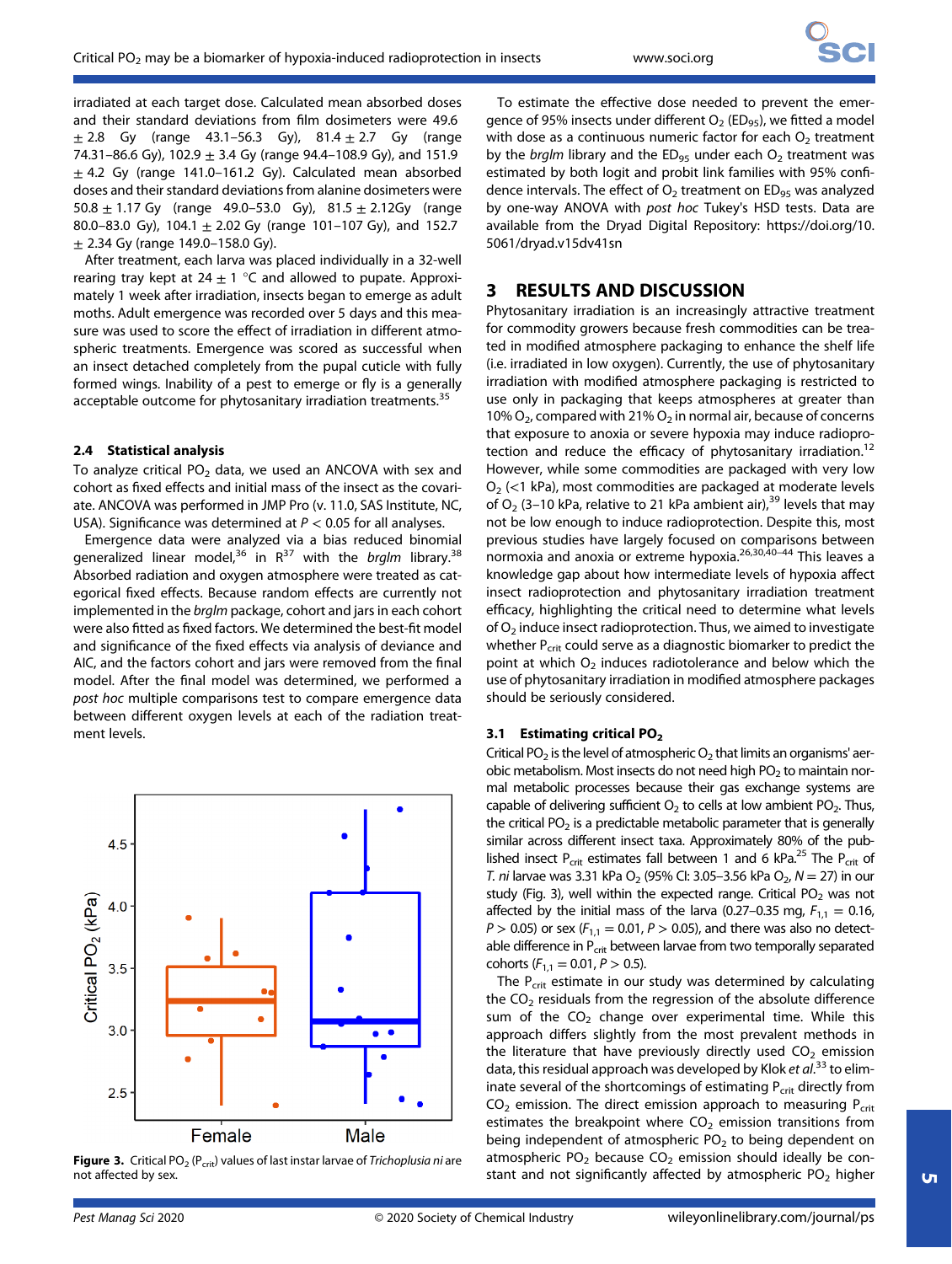than the  $P_{\text{crit}}$ . However, some insects do not show a clear biphasic response of  $CO<sub>2</sub>$  exchange to decreasing atmospheric PO<sub>2</sub>, making it difficult to estimate  $P_{\text{crit}}$  in some situations, such as some of our trials in T. ni. Figure 2 shows a representative recording of a critical PO<sub>2</sub> trial where the larva's  $CO<sub>2</sub>$  production declines in response to the declining atmospheric  $PO<sub>2</sub>$  flushed through the chamber across experimental time. This decreasing pattern makes it difficult to clearly identify the breakpoint of  $CO<sub>2</sub>$  emission by just using the  $CO<sub>2</sub>$  emission rate (blue line in Fig. 2). By using the residuals of  $CO<sub>2</sub>$  sum change (black line in Fig. 2) over the experimental time course we were able to more precisely predict when  $CO<sub>2</sub>$  emission began to decrease substantially. From the  $CO<sub>2</sub>$  residuals, the breakpoint of  $CO<sub>2</sub>$  emission can be precisely estimated as a peak in the  $CO<sub>2</sub>$  residuals along the declining portion of the curve. The  $P_{crit}$  was estimated as 2.97 kPa for the individual shown (Fig. 2). Another benefit of using this residual-based approach to estimate  $P_{\text{crit}}$  is that all of the procedures, including the gradient decreasing atmospheric  $PO<sub>2</sub>$ , data acquisition, and data analysis, are automated using a macro in the ExpeData software.<sup>33</sup> Using an automated workflow for data analysis can decrease inadvertent mistakes by different operators and makes estimates of P<sub>crit</sub> easy to perform by researchers without a background in insect respiratory physiology. Thus, we recommend this method be used as a standard way to estimate insect  $P_{crit}$  for future applications.

## 3.2 Adult emergence after irradiation under hypoxia

The probability of emergence as an adult moth was significantly affected by both oxygen atmosphere ( $z = 3.3$ ,  $P = 0.001$ ) and absorbed radiation ( $z = -10.4$ ,  $P < 0.001$ ) (Fig. 4). With increasing radiation, emergence declined across all  $O<sub>2</sub>$  treatment groups and no insects successfully emerged at 150 Gy in the  $O<sub>2</sub>$  treatments from 2.5 to 21 kPa, and only 25% emerged when treated



Figure 4. Low oxygen increased radioprotection at higher doses with the two lowest oxygen atmospheres, those below the Trichoplusia ni  $P_{\text{crit}}$ , inducing the greatest protective effects. Data presented are based on the coefficients from a bias-reduced binomial general linear model with oxygen atmosphere and absorbed radiation, and their interaction fitted. Bars represent standard errors.

with <0.1 kPa  $O_2$  at 150 Gy. We also detected a significant interaction between PO<sub>2</sub> and absorbed radiation ( $z = -7.364$ ,  $P < 0.001$ ). At 50 Gy, insects irradiated in <0.1, 2.5, and 5 kPa  $O_2$  had significantly higher emergence than insects irradiated under 10 and 21 kPa O<sub>2</sub>. At 80 Gy, insects irradiated in <0.1 kPa O<sub>2</sub> showed the highest emergence followed by insects irradiated in 2.5 kPa  $O<sub>2</sub>$ , with almost no insects emerging when irradiated under 5, 10, or 21 kPa  $O_2$  (one adult emerged from the 10 kPa  $O_2$  treatment at 80 Gy). At 100Gy, insects irradiated in  $<$ 0.1 kPa O<sub>2</sub> showed significantly more emergence than all the other treatments, again insects irradiated in 2.5 kPa  $O<sub>2</sub>$  had intermediate emergence, and no insects emerged when irradiated at 5, 10 or 21 kPa  $O_2$ . Thus, these data at 80 and 100 Gy are consistent with our hypothesis that atmospheres with less  $O_2$  than the  $P_{\text{crit}}$  would induce radiation resistance. At 150 Gy, only 25% of irradiated larvae successfully emerged in the <0.1 kPa  $O<sub>2</sub>$  treatment (significantly different from 0%), which was clearly different from all the other atmospheric treatments where no individuals emerged. These data clearly show that extreme hypoxia, bordering on functional anoxia (<0.1 kPa  $O<sub>2</sub>$ ), induces a greater radioprotective response than a hypoxic treatment just under P<sub>crit</sub>.

Our results are similar to those reported in two previous T. ni studies from our laboratory.<sup>17,41</sup> In these studies, we also found detectable effects of functional anoxia enhancing radioprotection. However, there are notable differences between our current study and these two previous studies. Here we found that insects irradiated in functional anoxia (<0.1 kPa  $O<sub>2</sub>$ ) showed higher adult emergence for all radiation doses than in those two studies. At 50 Gy, our data in this paper showed significantly higher emergence when larvae were irradiated under 0 or 5 kPa  $O<sub>2</sub>$  than observed previously. In contrast, no significant difference was found between 5 and 10 kPa  $O_2$  at 50 Gy in Condon et al.<sup>17</sup> Condon et al.<sup>17</sup> also noted significantly higher adult emergence after radiation in 5 kPa  $O_2$  compared to 10–21 kPa  $O_2$  at 50 Gy, attributed to one unusual cohort of caterpillars.

These differences among the three studies all done by our laboratory on the same insect species may be due to a number of factors, including the different sources of radiation used, radiation dose rate, differences in the colony used, or small differences in the handling done by people in each experiment. López-Martínez et al.<sup>41</sup> used a different gamma-ray irradiator, with a dose rate of 8.0 Gy/min, to the one used in this report with a dose rate of 8.8 Gy/min, and Condon et al.<sup>17</sup> used an electron beam accelerator to produce x-rays with a radiation dose rate of 25 Gy/min. Dose rate is thought to be a factor that could potentially influence the efficiency of phytosanitary irradiation, although the data supporting this are scarce and there is no evidence of the dose rate significantly affecting phytosanitary irradiation efficiency.<sup>12,19</sup> Hallman et al.<sup>12</sup> hypothesized that an increased dose rate leads to increased irradiation efficacy because it overwhelms radiation repair mechanisms. A faster dose rate has previously been shown to be harmful to insects based on male reproductive development<sup>45</sup> and larval or pupal development,<sup>12</sup> yet no significant effects of dose were found in either survival rate or egg hatching in previous studies.<sup>12</sup> The comparisons of our own studies using  $T$ . ni suggest that the higher dose rate is less harmful to the insects when other factors are assumed to be the same. However, these studies were also carried out using the same colony but in different years and by different laboratory personnel, and the absorbed dose showed greater variation in Condon et  $al^{17}$  than in the other two studies, possibly due to wider process control tolerances in the configuration of the particular x-ray irradiator used, leading to a greater range of absorbed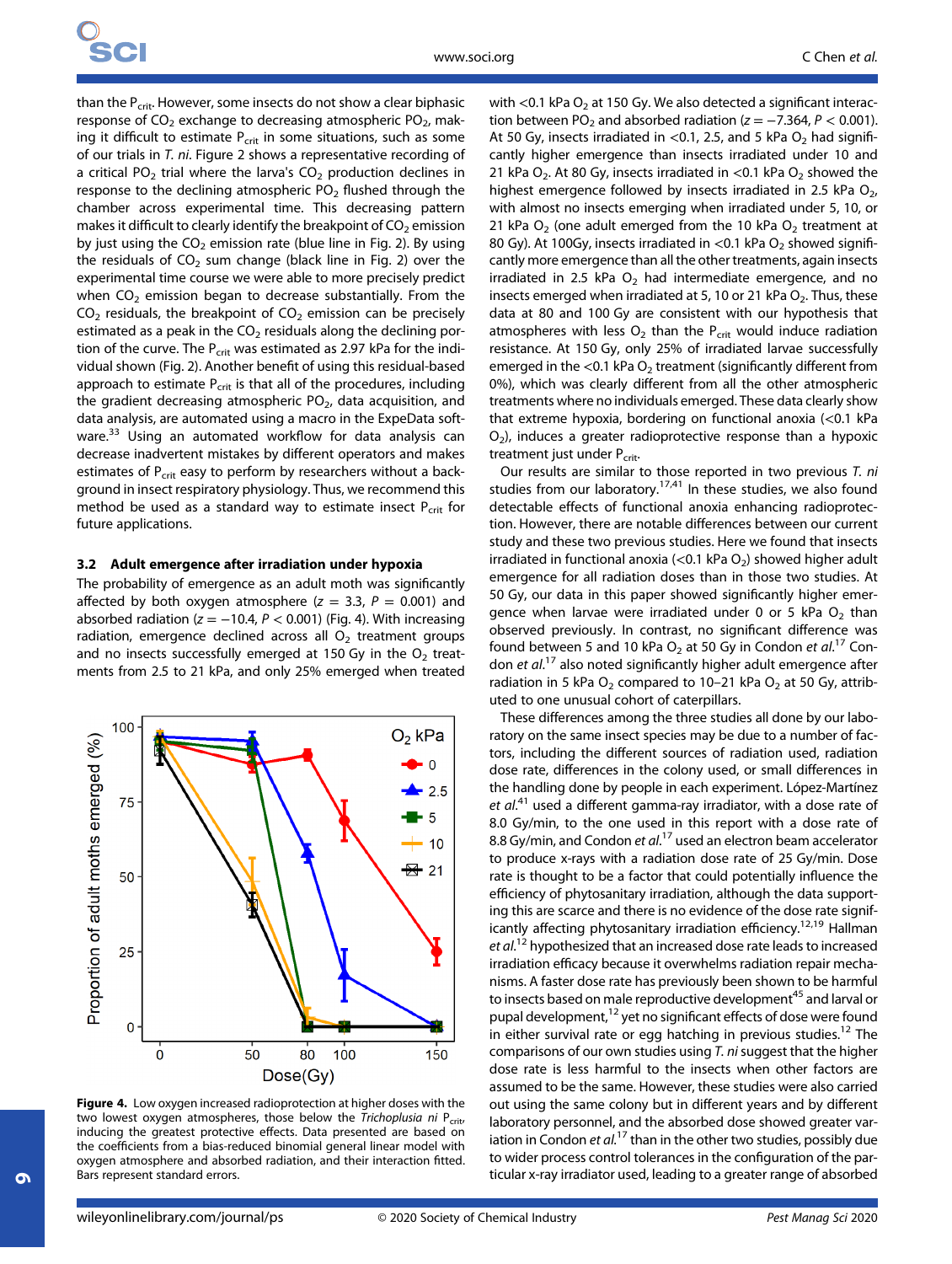doses and a poorer dose-uniformity ratio than the two studies performed with gamma-ray irradiators. Thus, the effects of radiation source and dose rate on the efficiency of phytosanitary irradiation warrant further investigation.

# 3.3 Correlation between  $P_{\text{crit}}$  and radioprotection

The aim of our current study was to find a diagnostic biomarker to predict radioprotection induced in insects under hypoxic levels of  $O<sub>2</sub>$ . Increased radioprotection by hypoxia can be explained by physiological conditioning hormesis,<sup>46</sup> which occurs when organisms are exposed to sublethal stresses that induce physiological changes, leading to enhanced performance. Most insects exhibit relatively large safety margins for oxygen delivery, allowing them to maintain normal metabolism under moderate hypoxia.<sup>25</sup> For example, in Drosophila melanogaster, resting adult metabolic rate is nearly constant between 21 and 3 kPa atmospheric  $PO<sub>2</sub>$ , then linearly decreases by approximately 10-fold in comparison to normoxia, when oxygen levels are reduced from 3 and 0.1 kPa atmospheric PO<sub>2.</sub><sup>47</sup> Reduced mitochondrial activity induced by hypoxia may produce fewer reactive oxygen species (ROS), and this has been hypothesized to increase insect tolerance to radiation.<sup>16</sup> Meanwhile, hypoxia also induces increased antioxidant activity that may subsequently lower ROS levels and subsequently decrease oxidative damage.<sup>16,30</sup> Hypoxia also activates multiple downstream stress response signaling pathways such as heat shock proteins<sup>27</sup> that have been shown to be up-regulated when insects were exposed to ionizing radiation. $48,49$  Thus, atmosphereinduced radioprotection is likely caused by a multifaceted physiological response. Evidence of the multifaceted nature of the insect physiological response to hypoxia at  $P_{crit}$  is seen in a metabolomics study of the false codling moth, Thaumatotibia leucotreta (Meyrick).<sup>50</sup> The P<sub>crit</sub> of false codling moth larvae is 4.5 kPa. When atmospheric treatment groups were analyzed by a multivariate Partial least squares discriminant analysis (PLS-DA) score, the anoxia treatment (<0.1 kPa  $O<sub>2</sub>$ ) was considerably different from  $PO<sub>2</sub>$  groups > 5 kPa, with a 2.5 kPa  $O<sub>2</sub>$  treatment falling in between. This pattern of metabolomic change occurring only near and below the  $P_{\text{crit}}$  supports the idea that  $P_{\text{crit}}$  is a physiological threshold that may predict physiological changes that could lead to increased radiotolerance. Clearly more work is needed to characterize the cellular, biochemical, and physiological mechanisms that increase radiation resistance in modified atmospheres.

To assess the extent to which different levels of  $O<sub>2</sub>$  both higher and lower than P<sub>crit</sub> may affect radioprotection, we assessed changes in the ED<sub>95</sub> for adult emergence calculated across radiation doses within each atmospheric treatment (Fig. 5). The results estimated by both logit and probit regression showed that the ED<sub>95</sub> was significantly affected by  $O_2$  treatment (logit:  $F_{4,15} = 71.03$ ,  $P = 1.45e-09$ ; probit:  $F_{4,15} = 60.79$ ,  $P = 4.31e-09$ ). There was no difference in the  $ED_{95}$  across atmospheres between 5 and 21 kPa  $O_{2}$  (Tukey's HSD,  $P > 0.05$  for all the comparisons). However, the ED<sub>95</sub> sharply increased at 2.5 kPa  $O_2$  to 122.79 Gy (111.79-133.78 Gy) (logit regression) or 126.84 Gy (115.28–138.40 Gy) (probit regression)  $(P < 0.001$  for all the comparisons). Maximum radioprotection was observed when  $O_2$  was <0.1 kPa, in which the estimated ED<sub>95</sub> values increased even more precipitously [217.26 Gy (187.24–247.31 Gy) (logit) or 220.09 Gy (188.89–251.30 Gy) (probit)].

The range of atmospheric  $O<sub>2</sub>$  that induces robustly increased radioprotection is therefore below 5 kPa  $O<sub>2</sub>$  and higher than 2.5 kPa  $O<sub>2</sub>$ , directly coincident with our estimated P<sub>crit</sub> value of 3.31 kPa  $O_2$  (95% Cl: 3.05–3.56 kPa  $O_2$ ). This coincidence between  $P_{\text{crit}}$  and the levels of  $O_2$  that induced radioprotection



**Figure 5.** Radioprotection of Trichoplusia ni increased robustly when  $O<sub>2</sub>$ levels fell below their  $P_{\text{crit}}$  (dashed grey line). ED<sub>95</sub> was estimated by either a probit or logit model,  $P_{\text{crit}}$  is estimated as 3.3 kPa. Bars represent 95% confidence intervals around the  $ED_{95}$  estimate.

is consistent with our hypothesis that radioprotective effects are induced at or below  $P_{\text{crit}}$ . We hypothesize that  $P_{\text{crit}}$  can be used as a marker to predict the levels of  $O<sub>2</sub>$  at which insects will robustly increase their radioprotection. This concordance between  $P_{\text{crit}}$  and radioprotection has, to date, only been tested in our study and clearly more studies are needed to confirm the extent to which this pattern holds across insects. However, if the relationship between  $P_{\text{crit}}$  and radioprotective effects is shown to be more general, it could provide an efficient way to evaluate the radioprotective response and could be used to promote the use of phytosanitary irradiation combined with modified atmosphere packages.

## 3.4 What levels of  $O<sub>2</sub>$  may induce a radioprotective response that is important to phytosanitary irradiation?

Although there are many studies showing that anoxia or severe hypoxia ( $<$ 2 kPa O<sub>2</sub>) can increase insect radioprotection, to our knowledge there are only four other studies besides this one that have investigated radioprotection of moderately hypoxic atmospheres. Three of these studies have been performed by placing infested fruits in modified atmosphere bags where both  $O<sub>2</sub>$  and  $CO<sub>2</sub>$  concentrations are modified by the respiration of fruit in the bags.14,22,23 One study placed late stage larvae of the melon fly, B. cucurbitae (Coquillett), into very hypoxic (1–4 kPa  $O_2$ ), moderately hypoxic (3–8 kPa O<sub>2</sub>), or mildly hypoxic (11–15 hypoxic O<sub>2</sub>) modified atmospheres and irradiated them at a sublethal dose of 50 Gy.<sup>23</sup> The results showed that moderately or mildly hypoxic atmospheres did not enhance survivorship and even a very hypoxic atmosphere (1–4 kPa  $O_2$ ) appeared to only increase survivorship to adulthood from 14 to 25%, but this was not a significantly detectable difference.<sup>14</sup> A very similar study recently showed that there was no detectable effect of hypoxia treatment between 3.2% and 15.4%, with  $CO<sub>2</sub>$  levels between 2.3% and 21.5% in Drosophila suzukii larvae treated at 60 Gy. $^{22}$  Another study in B. dorsalis showed that hypoxia treatment when combined with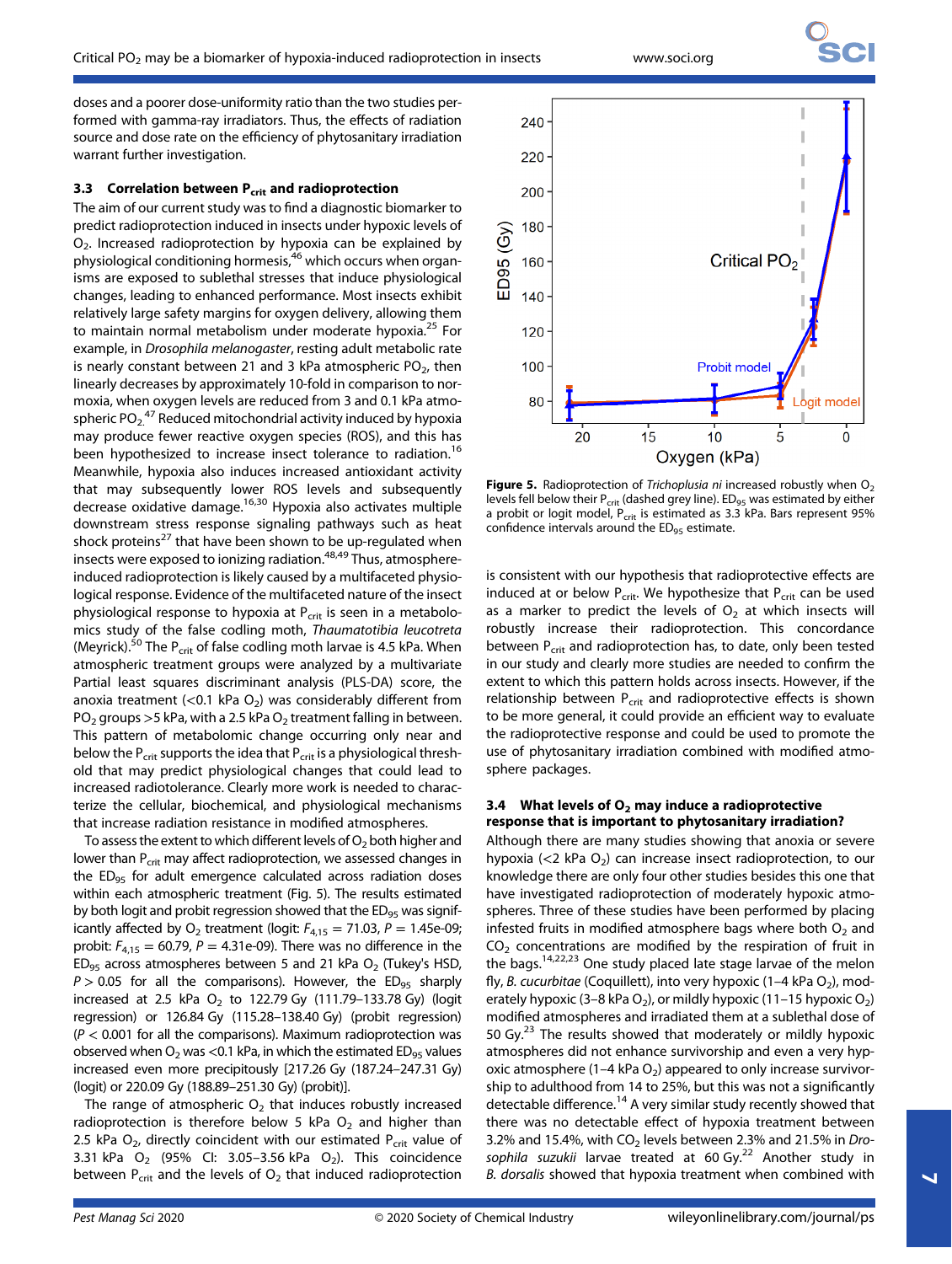very high  $CO<sub>2</sub>$  increased larval mortality after radiation.<sup>23</sup> Srimartpirom et al.<sup>23</sup> concluded that commercial use of modified atmosphere packaging will not reduce the efficacy of the approved 150 Gy quarantine irradiation treatment for B. dorsalis. Combining commercially available modified atmosphere bags with radiation treatments is an excellent approach because it closely models how commodities are handled in the marketplace. Ultimately, we do need to understand how modified atmosphere packaging may affect radioprotection in real-world conditions. However, low oxygen levels generated by selective permeability of modified atmosphere packaging are also often correlated with very high levels of carbon dioxide, thus making it impossible to partition effects of hypoxia versus hypercapnia (high  $CO<sub>2</sub>$ ) on radiation susceptibility.

Here we have specifically altered  $O_2$  levels while keeping  $CO_2$ levels low to partition out the oxygen effect from any potential carbon dioxide effects with respect to radiation sensitivity (less than 1 kPa  $CO<sub>2</sub>$  for most of the treatments and less than 2 kPa  $CO<sub>2</sub>$  across all individual replicate jars). A previous study by our group examined how irradiation in a series of oxygen conditions (0.1–20.9 kPa  $O_2$ , all with less than 2 kPa  $CO_2$ ) altered radioprotection of larvae and pupae of a model lepidopteran T. ni (Hubner).<sup>17</sup> These data showed that in both larvae and pharate adults (a.k.a. late pupae), severe hypoxia (<0.1 kPa) induced the greatest radioprotection, followed by a very small effect of moderate hypoxia (5 kPa) in only one of three treatments, and mild hypoxia (10 and 15 kPa) having no difference from normoxia.<sup>17</sup> In the present study with T. ni, we also showed that near anoxia  $\left($  < 0.1 kPa  $O<sub>2</sub>$ ) will induce the greatest radioprotection, followed by a substantial increase in radioprotection with severe hypoxia ( $<$ 2.5 kPa O<sub>2</sub>) below P<sub>crit</sub> (Fig. 4). In our current study, moderate hypoxia ( $\geq$ 5 kPa O<sub>2</sub>) had no detectable effect on radioprotection. Collectively, these studies show that moderate or mild hypoxia will not induce greater radioprotection of concern for phytosanitary irradiation. However, it is difficult to extrapolate a general response to different concentrations of  $O<sub>2</sub>$  for all insects based on five studies across four species. To determine if our hypothesis that radioprotection is only enhanced substantially by levels of low  $O<sub>2</sub>$ below an insect's  $P_{\text{crit}}$  is correct, we will have to study this relationship in a series of insect pests. Fortunately,  $P_{\text{crit}}$  values have been measured in more than 40 insect species, $31$  giving us a roadmap to follow for testing this hypothesis. Ultimately, because controlled and modified atmospheres often include both low  $O<sub>2</sub>$  and high  $CO<sub>2</sub>$ , additional studies that factorially vary both  $O<sub>2</sub>$  and  $CO<sub>2</sub>$  will be needed to tease apart what aspects of the atmosphere surrounding an insect directly affect radiation sensitivity.

## 4 CONCLUSIONS

Our study suggests that  $P_{\text{crit}}$  can be a diagnostic marker to predict the levels of atmospheric  $O<sub>2</sub>$  that may induce a radioprotective effect in insects. More testing across taxa is clearly needed, but P<sub>crit</sub> has the potential to provide a simple and efficient way to evaluate risk for radioprotective effects across insects without having to perform laborious dose–response experiments, assisting regulators in developing future requirements with regard to combining phytosanitary irradiation treatments with modified atmospheres. Further research that allows a lowering of the threshold oxygen concentrations in modified atmosphere packaging that are eligible for use with phytosanitary irradiation treatments could facilitate increased trade and have substantial economic benefits for commodity producers and importers alike.

## ACKNOWLEDGEMENTS

We thank Amy Rowley for maintaining the insect colony and Jaco Klok for the macros and advice for the critical  $PO<sub>2</sub>$  trials. We also thank Genevieve Comeau, Carey A Robert, and Johanna Schwartz for assistance. This research was supported by a grant (14-8130-0471-CA to D.A.H.) from the United States Department of Agriculture Animal and Plant Health Inspection Service (USDA-APHIS) and the IAEA/FAO Coordinated Research Projects in the Development of Generic Irradiation Doses for Quarantine Treatments and Dormancy Management to Enable Mass-rearing and Increase Efficacy of Sterile Insects and Natural Enemies.

## **REFERENCES**

- 1 Bebber DP, Ramotowski MAT and Gurr SJ, Crop pests and pathogens move polewards in a warming world. Nat Clim Change 3:985–988 (2013).
- 2 Bebber DP, Holmes T and Gurr SJ, The global spread of crop pests and pathogens. Glob Ecol Biogeogr 23:1398–1407 (2014).
- 3 Follett PA and Neven LG, Current trends in quarantine entomology. Annu Rev Entomol 51:359-385 (2006).
- 4 Heather NW and Hallman GJ, Pest Management and Phytosanitary Trade Barriers. CABI Press, Wallingford, Oxfordshire, England (2008).
- 5 Odueke OB, Farag KW, Baines RN and Chadd SA, Irradiation applications in dairy products: a review. Food Bioprocess Technol 9: 751–767 (2016).
- 6 CPM-3/2008 CR, Recommendations on replacement or reduction of the use of methyl bromide as a phytosanitary measure (2008). Available: [https://www.ippc.int/static/media/](https://www.ippc.int/static/media/files/publication/en/2017/04/R_03_En_2017-04-26_Combined.pdf)files/publication/en/2017/04/R\_03\_ [En\\_2017-04-26\\_Combined.pdf](https://www.ippc.int/static/media/files/publication/en/2017/04/R_03_En_2017-04-26_Combined.pdf)
- 7 Ibekwe MA, Effects of fumigants on non-target organisms in soils. Adv Agron 83:1–35 (2004).
- 8 Hansen JD, Sell CR, Moffit HR, Leesch JG and Hartsell PL, Residues in apples and sweet cherries after methyl bromide fumigation. Pest Manag Sci 56:555–559 (2000).
- 9 Vreysen M and Robinson A, Ionising radiation and area-wide management of insect pests to promote sustainable agriculture. A review. Agron Sustainable Dev 31:233-250 (2011).
- 10 Tiwari B, Norton T, and Holden N, Sustainable Food Processing, Wiley Blackwell (2014).
- 11 Hallman GJ and Loaharanu P, Phytosanitary irradiation Development and application. Radiat Phys Chem 129:39–45 (2016).
- 12 Hallman GJ, Levang-Brilz NM and Larry Zettler J, Factors affecting ionizing radiation Phytosanitary treatments, and implications for research and generic treatments. J Econ Entomol 103:1950-1963 (2010)
- 13 Follett PA and Wall MM, Phytosanitary irradiation for export of fresh produce: commercial adoption in Hawaii and current issues. J Radioanal Nucl Chem 296:517–522 (2013).
- 14 Follett PA, Wall M and Bailey W, Influence of modified atmosphere packaging on radiation tolerance in the phytosanitary pest melon fly (Diptera: Tephritidae). J Econ Entomol 106:2020–2026 (2013).
- 15 Wang CY, Physiological and biochemical effects of controlled atmosphere on fruits and vegetables, in Food Preservation by Modified Atmospheres, ed. by Barakai-Golan MC. CRC Press, Bet Dagan, Israel, pp. 197–223 (1990).
- 16 Wang L, Cheng W, Meng J, Speakmon M, Qiu J, Pillai S et al., Hypoxic environment protects cowpea bruchid (Callosobruchus maculatus) from electron beam irradiation damage. Pest Manage Sci 75: 726–735 (2019).
- 17 Condon CH, White S, Meagher RL, Jeffers LA, Bailey WD and Hahn DA, Effects of low-oxygen environments on the radiation tolerance of the cabbage looper moth (Lepidoptera: Noctuidae). J Econ Entomol 110:80–86 (2017).
- 18 ISPM 28, Phytosanitary treatments for regulated pests, 2007. [https://](https://www.ippc.int/static/media/files/publication/en/2016/01/ISPM_28_2007_WithoutApp1_En_2015-12-22_PostCPM10_InkAmReformatted.pdf) www.ippc.int/static/media/fi[les/publication/en/2016/01/ISPM\\_28\\_](https://www.ippc.int/static/media/files/publication/en/2016/01/ISPM_28_2007_WithoutApp1_En_2015-12-22_PostCPM10_InkAmReformatted.pdf) [2007\\_WithoutApp1\\_En\\_2015-12-22\\_PostCPM10\\_](https://www.ippc.int/static/media/files/publication/en/2016/01/ISPM_28_2007_WithoutApp1_En_2015-12-22_PostCPM10_InkAmReformatted.pdf) [InkAmReformatted.pdf](https://www.ippc.int/static/media/files/publication/en/2016/01/ISPM_28_2007_WithoutApp1_En_2015-12-22_PostCPM10_InkAmReformatted.pdf).
- 19 Hallman GJ, Hénon YM, Parker AG and Blackburn CM, Phytosanitary irradiation: an overview. Florida Entomol 99:1–13 (2016).
- 20 USDA APHIS, Treatment Manual, 2019. [https://www.aphis.usda.gov/](https://www.aphis.usda.gov/aphis/ourfocus/planthealth/complete-list-of-electronic-manuals/ct_online_manuals) [aphis/ourfocus/planthealth/complete-list-of-electronic-manuals/ct\\_](https://www.aphis.usda.gov/aphis/ourfocus/planthealth/complete-list-of-electronic-manuals/ct_online_manuals) [online\\_manuals.](https://www.aphis.usda.gov/aphis/ourfocus/planthealth/complete-list-of-electronic-manuals/ct_online_manuals)